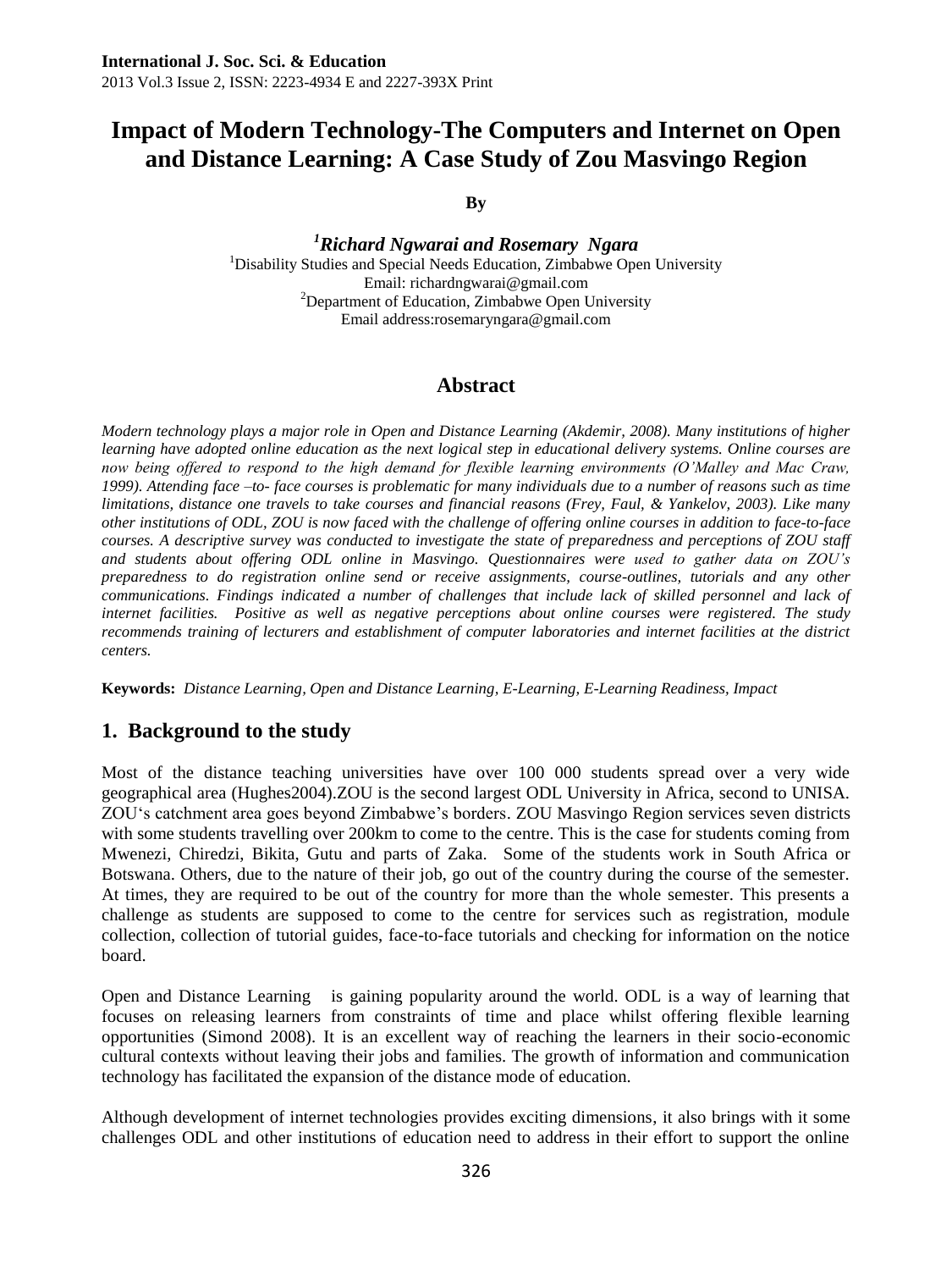learners. ODL has a number of drawbacks such as lack or little access to adequate technologies so that students can enroll in the programs, do assignments online or receive course outlines (Mercado 2008).Other challenges related to the introduction of technology are connectivity costs that are ongoing and distance education teachers may lack basic skills or hardware to fully participate in distance education.

Many institutions of higher education have adopted online education as the next logical step in education delivery systems. Online learning has become an important instructional delivery medium for Universities (O"Malley & McGraw 1999). The alterations in the work environment have made it necessary for individuals to learn new skills and information to keep up to date. According to Hughes (2004), the potential learners" circumstances determine the potential and ability of online learning to enhance access to education to ODL students.

The present study was conducted to investigate ZOU"s staff and students" state of preparedness on the need to introduce ODL online. This study, while it focused on Masvingo region, is also of potential benefit to ZOU as a whole, ministry of primary and secondary education as well as other institutions of higher learning.

## *Statement of the problem*

The number of students interested in taking courses from a distance for convenience and financial reasons have been on the increase over the years. Many institutions of higher learning have adopted online education in-order to provide flexibility to the learning environment. What is the state of preparedness of ZOU (Masvingo Region) to receive and offer courses online?

### *Research questions*

The study sought to investigate ZOU"s state of preparedness on the offering of ODL online. Below are a set of pertinent research questions that are point of focus of the study.

- a) Is ZOU prepared to register and offer ODL to students online?
- B)) Does ZOU have the necessary resources for it to offer ODL online?
- c) Is ZOU staff well equipped to offer ODL online?
- d)) Are ZOU students prepared to receive ODL online?
- e) What challenges does ZOU face for it to offer ODL online?

## *Purpose of the study*

The purpose of the study was to investigate how ready ZOU Masvingo Region"s staff and students were:

- a) To offer or receive ODL courses online.
- b) To use new technology in ODL
- c) To integrate e-learning into their teaching
- d) To establish what factors that influences their readiness.

## *Delimitation of the study*

The study was based on ZOU staff and students at Masvingo Regional Campus only. The regional offices are located in Masvingo town. Students come from all the districts of Masvingo. The study focused only on the perceptions of ZOU staff and students on the need for online and the state of preparedness to offer and receive courses online.

### **1.5. Limitations of the study**

The findings of the study lack external validity as the study was a case of Masvingo regional campus only.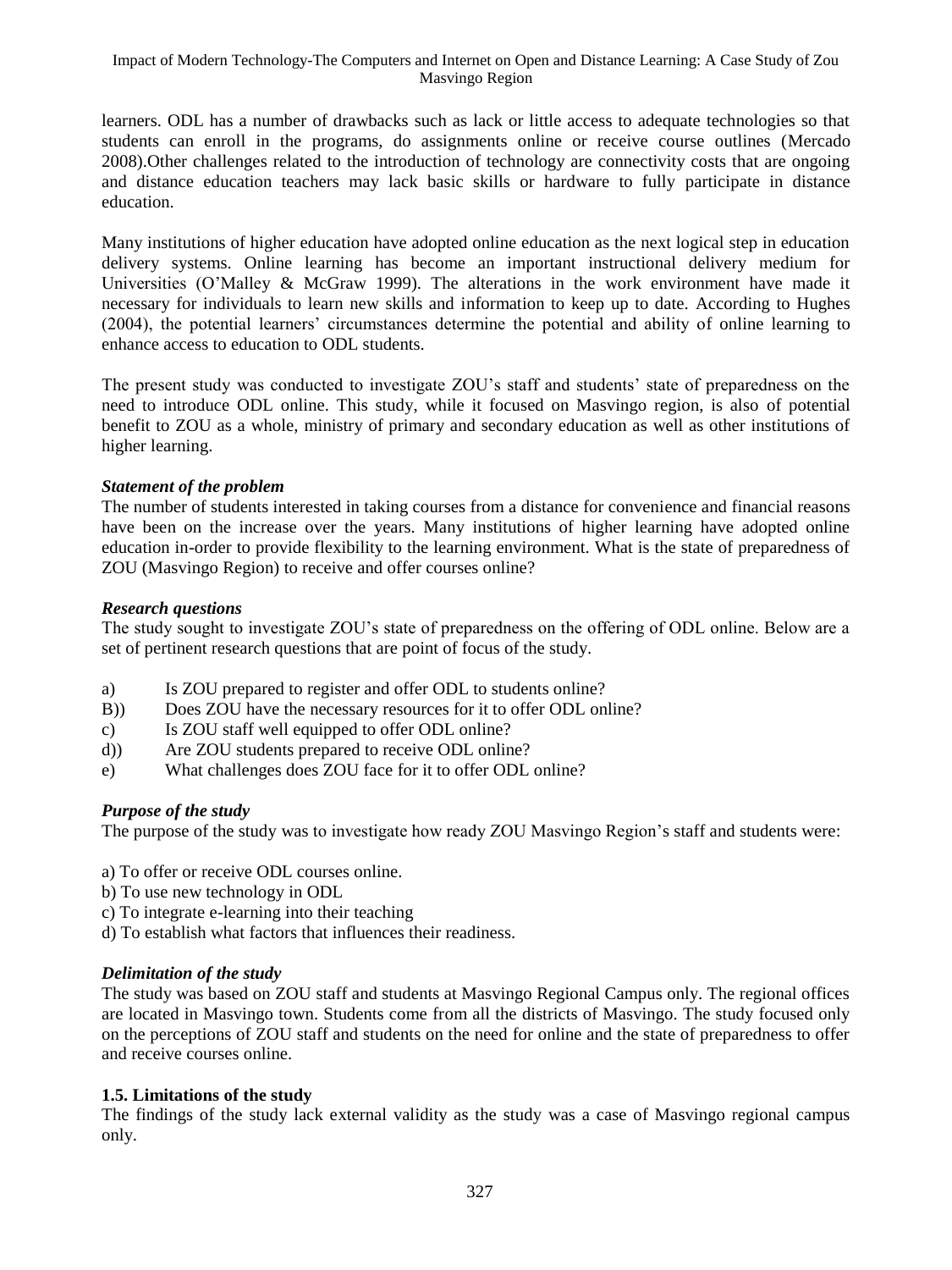# **2. Review of related Literature**

## *The Internet and why use It*

The internet is a worldwide network consisting of thousands of smaller networks scattered around the globe. The internet is not in one place, or "owned" by anyone. Currently the internet links hundreds of millions of users worldwide, providing them with a pool of resources. Several billions of pages of information are currently available on the internet-and roughly four to five million are added each day. The 'internet' has rapidly evolved into a very broad concept, and could be linked to a term like 'the printed word"-the term we use to encompass all books and magazines (Thomas & Williams 1999, Pfaffenberger & Daley 2004).

The following are the most popular internet services:

- Usenet
- The world wide web (web or www)
- Instant messaging systems (e. g. Microsoft Windows Messenger)
- File transfer protocol(FTP)
- Electronic Commerce (e-commerce)
- Peer-to-peer (P2P)data exchange networks
- Telnet

## *Electronic mail*

Email is a means of almost instantly sending or receiving messages via the network. It enables internet users to send letters and other files including multi-media ones from one machine to another anywhere in the world. There were some 100 million emails a day sent worldwide by year 2004 (Thomas & Williams 1999).To use e-mail; one needs an e-mail address and an e-mail account (Pfaffenberger & Daley). Thus, ZOU students need to have e-mail addresses for them to receive ODL online. This allows the students to communicate with each other and with their teachers at home or across the world. They can share information and documents, and can be involved in all curriculum projects.

### *Usenet*

Usenet is a worldwide and ever expanding collection of network of interest groups or newsgroups. They allow people with all kinds of similar interests to share ideas. Usenet newsgroups are public forums, ongoing conversations over a period of days, weeks, months or more carried on through the Net with a group of individuals located anywhere in the world. Usenet is a bulletin board system (BBS).Writers "post" items to discussion areas on the internet that can be read with the aid of special news reading software. There are over 28000 of these discussion groups (Thomas & Williams, 1999, Laudon &Laudon 1998).

### *The World Wide Web (WEB OR WWW)*

The web enables internet users to access billions of web sites worlds wide. It provides an almost standard means of transferring information in hypermedia form. These documents are not machine specific, so they can be viewed on different types of computer (Thomas & Williams 1999).To use the web you need a web browser. Web browsers provide tools for accessing web sites, searching the web, and bookmaking your favourite pages (Pfaffenberger & Daley 2004). World Wide Web provides massive information to parents, teachers and students. Much care is needed when using the web as some of the information it harbors is unsuitable.

### *Instant messaging systems*

Instant messaging such as Microsoft Windows Messenger lets you know when a friend or business associate is online (connected to the internet).You can then contact this person and exchange near realtime messages (Thomas & Williams 1999).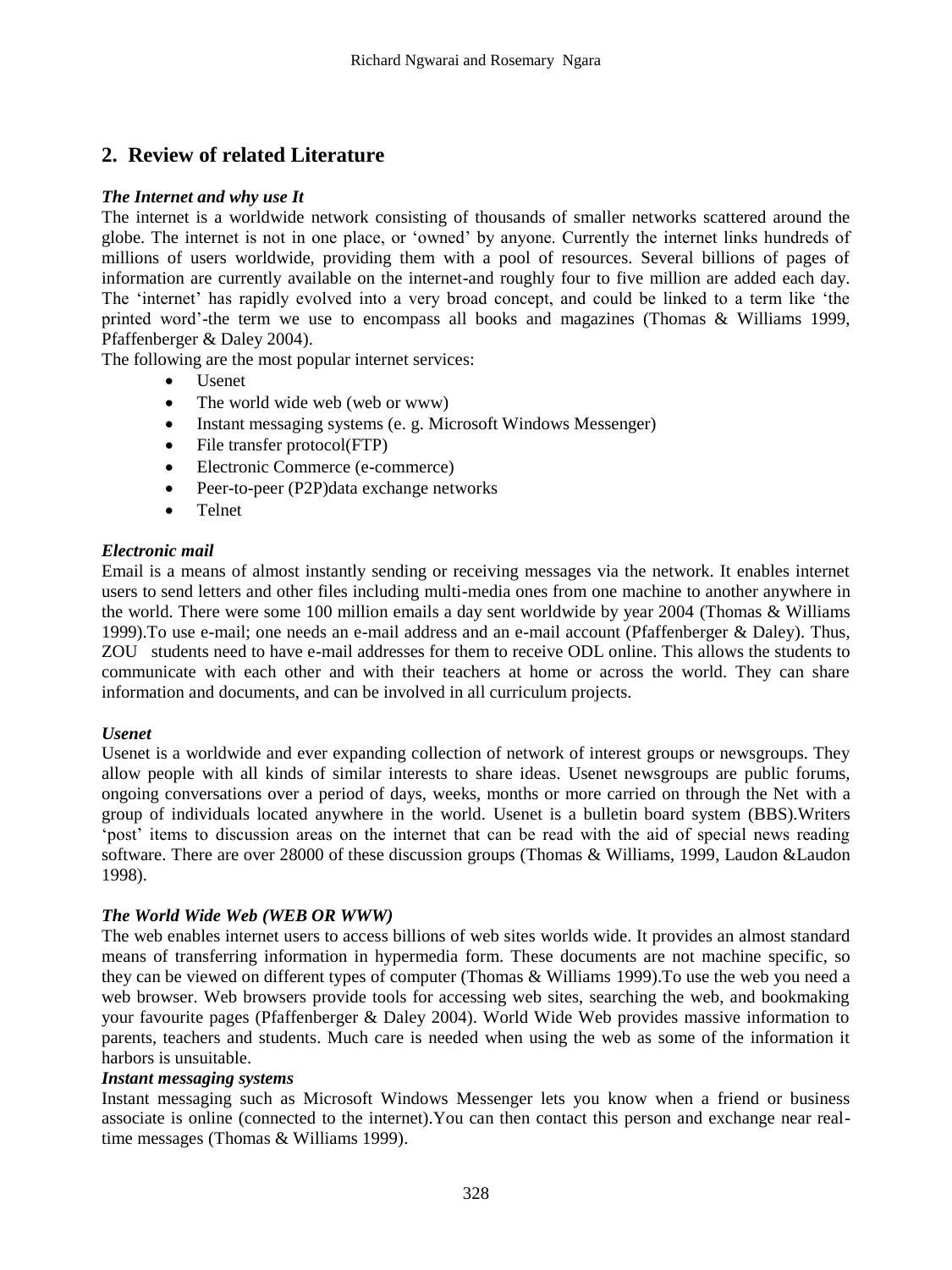## *File transfer protocol (FTP)*

File transfer protocol (FTP) is a very useful means of sending files of any type (programs, documents, worksheets, music etc) from one computer to another. FTP is an underlying tool for information retrieval. Using it you can gain access to any computer in the world that is on the internet and that allows FTP access. Once in the computer, you can browse all directories that have been made open to FTP access and download any files you select to your own computer (Thomas & Williams, 1999; Pfaffenberger &Daley 2004 Laudon &Laudon 1998).

#### *Electronic commerce (e- commerce)*

E-Commerce involves all kinds of traditional business transactions including buying, selling, renting, borrowing and lending. Web-based retail sites called e-retailers sell books; CDs, clothes, and much more. Most successful among e- tailers are click-and-brick e-commerce sites, which offer the convenience of solving customer service issues and returns at a local conventional store (Pfaffenberger & Daley 2004).

#### **Peer-to-peer (P2P**)

Peer-to peer (P2P) data exchange networks enable internet users to make computer resources (including videos, images and music files) available to users.

#### *Telnet*

Telnet is a program installed on computers that lets users access other computers remotely, so long as they are connected to a network. Using facility called Telnet run on the internet; one can work on a remote computer by typing or clicking commands on the computer in front of them as if they were actually sitting in front of the remote computer. It is a programme which enables users to execute commands on another computer over the Internet. It is a convenient way of altering certain aspects of a computer without physically being in front of that computer. (Thomas and Williams 1999, The Telnet Protocol 2011, Telnet Commands 2011).

Telnet sets up a rapid, error-free link between the local computer and the remote computer .Thus, one can log in to their work computer from home or while on a trip. A person is able to run programmes, retrieve mail, or perform any other functions one could perform if they were sitting right in front of the remote computer. This facility can be used to log on to a number of third- part computers that are open to the public such as searching as university or government libraries(Laudon &Laudon 1998).

### *Video-Conferencing*

Video-conferencing (video-teleconferencing) refers to the use of digital video technology to stimulate face- to-face meetings. Participants can see and communicate with each other even though they are not physically present in the same room. It allows students to communicate with others, especially with those abroad. This is particularly beneficial, for example, to modern language teaching. Students and staff can share programmes and data between institutions. Even teachers could be shared amongst several schools (Pfaffenberger & Daley 2004 Laudon & Laudon 1998).

### *The Impact of global trends on open and distance learning*

Greenberg (1998) cited by Bebawi defines contemporary distance learning as "a planned teaching/learning experience that uses a wide spectrum of technologies to reach learners at a distance and is designed to encourage learner interaction and certification of learning".

According to the European Commission (2001) as cited by Lopes 2002), E-learning refers to using new multimedia technologies and Internet to improve the quality of learning by facilitating access to facilities and services as well as remote exchanges and collaboration.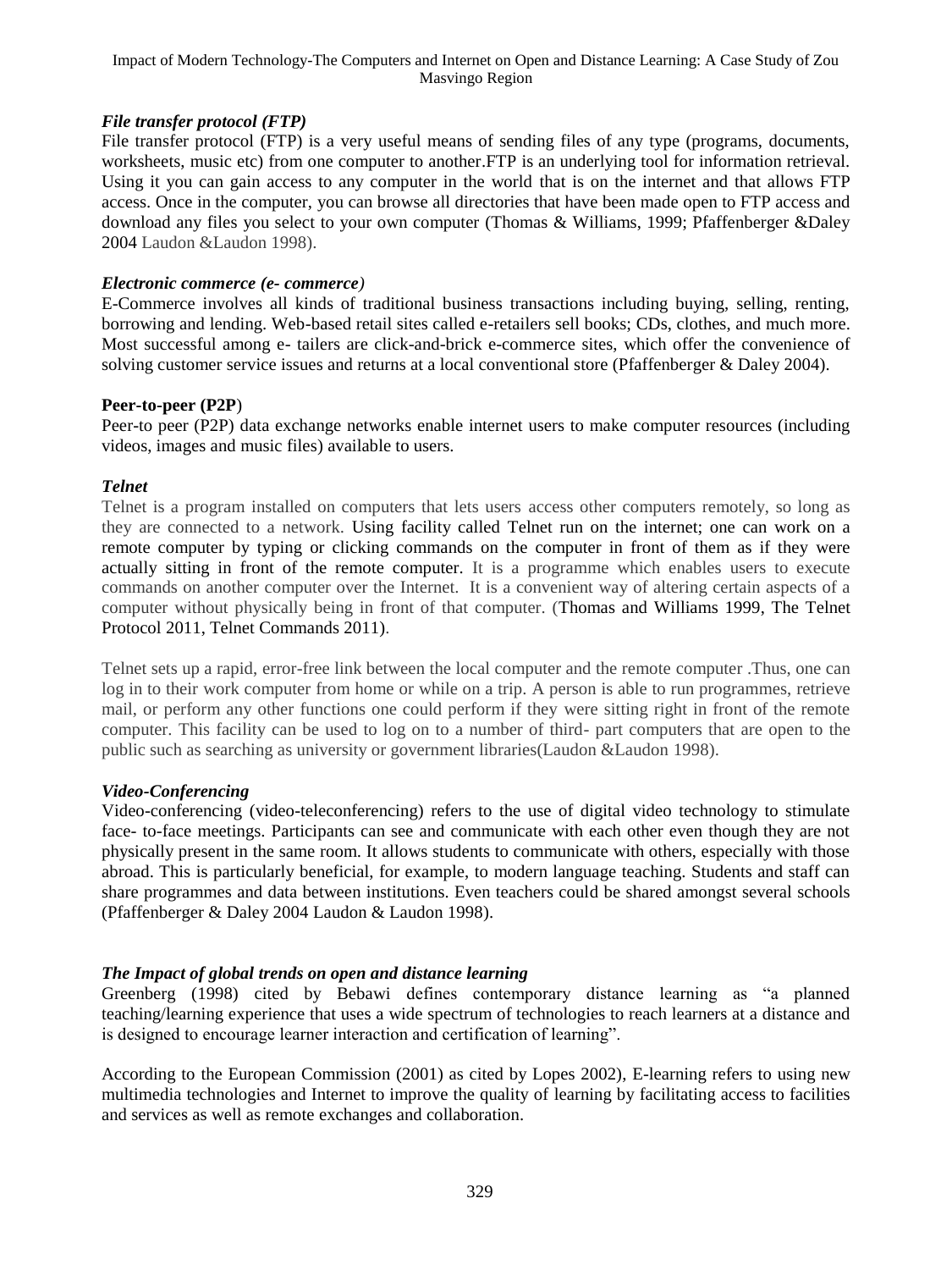Relevant to the success of an e-learning implementation is the assessment of an organization"s readiness for e-learning (So and Swatman 2006). E-readiness is thus the organization"s capacity to obtain benefits from the use of ICT. E-Learning assessment helps the organization to design e-learning strategies more effectively. Karmakar and Wahid (2009) pointed out that when introducing e-learning, the organizations should be prepared with the correct environmental and other technological aspects. According to Borotis and Poulymenakou (2004) in So and Swatman (2006:3), readiness for an organization intending to adopt e-learning can be defined as" the "mental or physical preparedness for that organization for some elearning experience or action."

Over the years, several studies have highlighted critical aspects of readiness for both teachers and students that must be addressed before e-learning can be incorporated effectively in their pedagogy. A basic requirement for online learning is the access to a stable internet connection on a dependable computer. For online learners and teachers, their computer and internet access are the primary instruments of learning and teaching [Mercado 2008]. Volery [2000]using an empirical study among college students proposed a framework for the critical success factors in online education with emphasis on three aspects in-e learning and technology access is one of the factors.

More than access, the students` teachers and the administrative who would technically support the elearning environment implementation must have the technology skills to be ready to venture into elearning. These involve computer skills, online skills and computer application literacy.""Success in an eleaning world demands new forms of literacy and experience of students, teachers and administrators [Oliver, 2001] .Thus, learners must also be e-ready.

The move from traditional delivery instruction to an e-leaning environment requires that commitment is secured from all levels especially the administration [Mercado 2008] .Special support , necessitated by the unique circumstances of the online environment , such as financial , human and infrastructure / technical research for the organization must be in place .

According to Chapnick(2000), before implementing e-learning programs, organizations need to expand the usual needs assessment process by creating high - level requirements document that includes objectives (Macro organization objectives and micro target learner population objectives),an e-learning readiness score, a list of advantages and obstacles to e-learning adoption and list of e-learning configurations.

According to So and Swatman (2006), Chapman designed a model for measuring the e-learning readiness of an organization by answering the questions:

- a) Can we do this?
- b) If we can do this, how are we going to do it?
- c) What are the outcomes and how do we measure them ?(3)

So and Swatman ( 2006) stated that organizations need to be assessed in terms of their psychological readiness ( the individual`s state of mind as it impacts the outcome of the e-learning initiative), sociological readiness (the interpersonal aspects of the environment in which the program will be implemented), environmental readiness , human resource readiness, technological skill readiness , equipment readiness and content readiness.

The traditional delivery system for higher education has been a classroom setting with a lecturer giving a lecture and students listening and taking notes. Interaction between the lecturer and students was seen as an important learning element in this arrangement. Innovations in educational delivery mechanisms have challenged this paradigm (O"Malley & Mc Craw 1999). Today, modern technologies such as the computers and the internet play a very important role in our education delivery system as well as our day to day lives. Advances in information technology (IT) have enabled little used educational delivery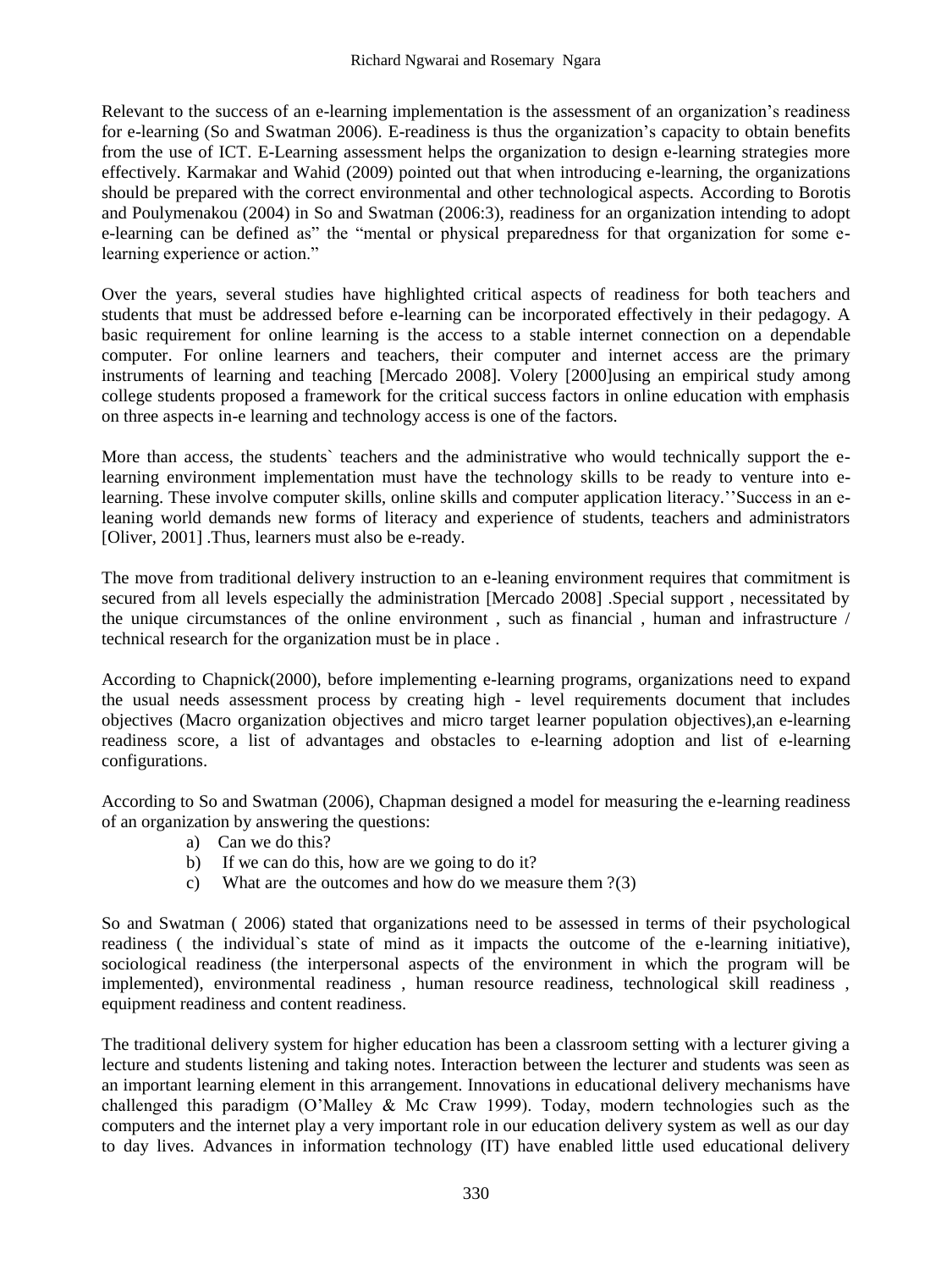method such as distance learning (DL) to gain new life. The internet has been used widely in education for information sharing and communication (Bishop, Giles and Bryant 2005 cited by Akdemir 2008).The internet computer technology has altered the education landscape. The web has become an increasingly important medium for providing instruction in an electronic format.

Many institutions of higher education have adopted online education as the next logical step in educational delivery systems (O"Malley &McCaw, 1999). Online learning has become an important institutional delivery medium for Universities. Online courses are courses separated by distance, and communicate with each other through the traditional face to face.

The alternations in the work environment have made it necessary for individuals to learn new skills and information to keep them up to date. Most of the time, attending face to face is problematic for many individuals who have difficulty to attend such courses on a regular basis because of time limitations. Sometimes distance can be a problem for individuals who have to travel long distances to take courses. The number of students interested in taking courses from a distance for convenience  $\&$  for financial reasons is on an upward trend (Frey, Faul & Yonkelov, 2003). Online courses offer time and place flexibility which makes them popular for individuals looking for alternative learning environment. Thus many institutions of higher education have started offering online courses in addition to their traditional face-to-face courses to respond to high demand for flexible learning environment (Bruner, 2007). Software computers have put in place online course management systems with many features to facilitate teaching and learning over the internet.

The enrolment rate in online courses is growing rapidly throughout the world since societies in many countries have moved from industrial age into the information age and there is high demand for flexible learning environment (Kemp 2006). As a result, ODL is now faced with many challenges than ever before in dealing with the diverse nature of the students. Forging an educational relationship is harder online. A positive relationship between learner and teacher is vital but, this is hard to build when liaising with students remotely. Video calls give the illusion of face to face teaching but do not quite close the gap.

Technology is great when it works but a nightmare when it does not. To offer online tutoring one needs to have some computer know – how and tolerance of the problems that can be thrown up.

## *Prospects of e-Learning*

Regardless of the various challenges, e-learning offers a number of opportunities. According to Karmakar and Wahid (2009), applying the information technology in organizations particularly in education can bring immense opportunities for developing countries. They highlighted the following as some of the prospects of e-learning:

- saves time, cost and effort
- satisfies educational needs of scholars from remote areas
- provides self educational opportunities
- provides positive impact on learning process
- provides a mechanism of collaborative learning

## **3. Methodology**

A descriptive survey was conducted to investigate ZOU staff and students" views on the need to receive or offer ODL courses online. The survey design was preferred because it is the most appropriate design where perceptions of participants are sought (Neuman2000).Surveys are descriptive and explanatory and have the advantage of allowing the use of a sample to generalize the results. Leedy (1997), points that descriptive survey design is one of the most effective ways of conducting research. A survey was made taking the views, opinions and impressions of ZOU staff and students on issues to do with registration,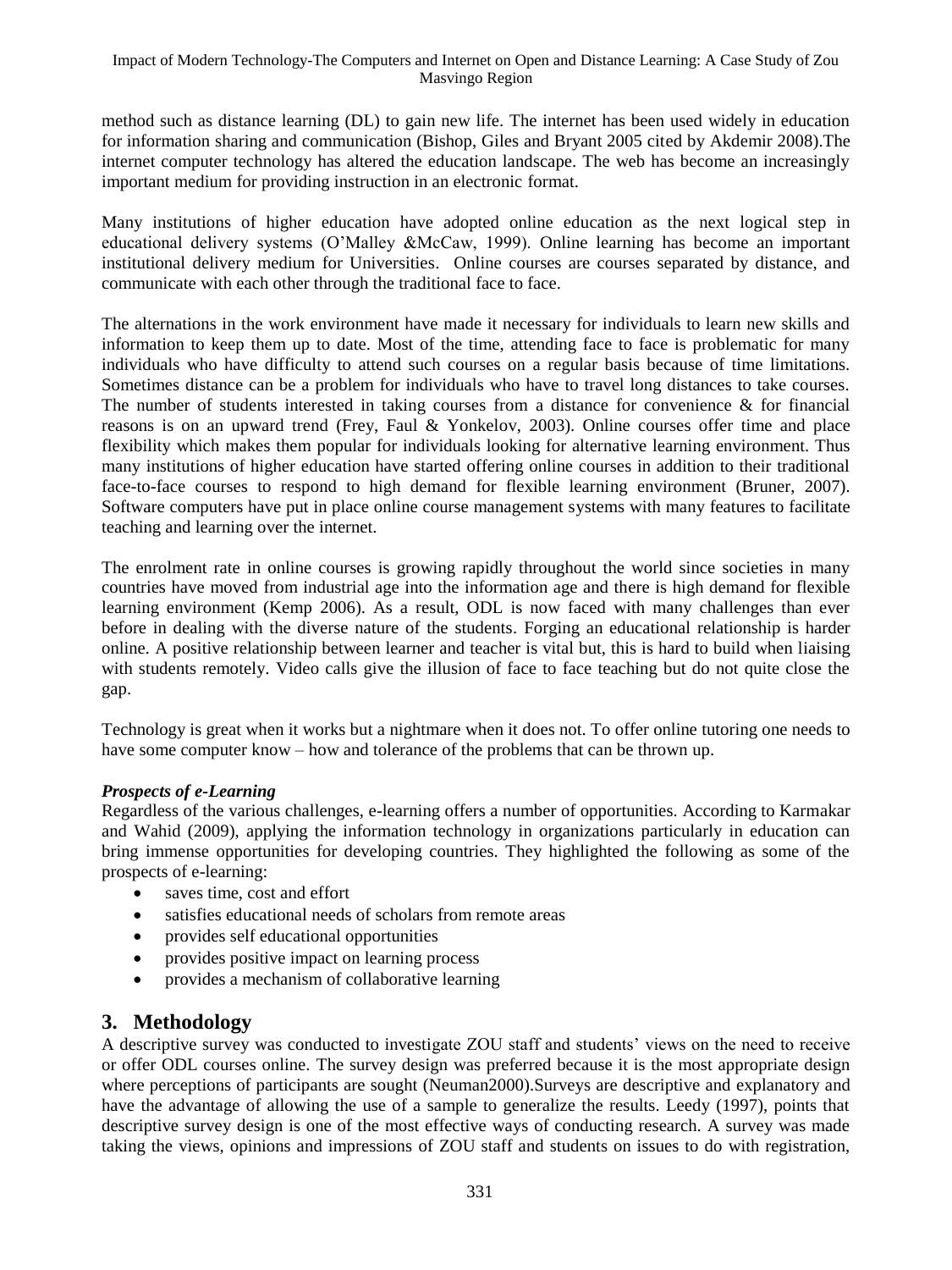collection of study materials, course outlines, modules, assignments, tutorial letters and attending face-toface tutorials.

## *Population*

The target population for this research was all ZOU students registered at Masvingo Regional Campus. Currently enrollment figures stand at around 700 with possibilities of it rising to 1000 when the economy improves.

### *Sample and sampling techniques*

The sample comprised forty respondents .The composition of the sample was made up of five academic staff and five administration staff as well as 30 students. One lecturer was sampled per department. Five administration staff concerned with student"s registration were involved. Students involved in the study are those who had visited the regional office to hand in their assignments and pay fees.

### *Research instruments*

Structured questionnaires were administered to lecturers and students. Questionnaire for lecturers looked at their ICT usage, skills, e-learning experience and availability of suitable equipment. Student questionnaire checked their skills on computers, internet use, access to internet and their perception on elearning. A semi- structured questionnaire was used to collect data from the administration staff. The semi-structured questionnaire allowed the administration staff to give their views on the region"s state of preparedness to offer ODL online.

## *Data collection procedures*

The researchers personally handed the questionnaires to the ZOU staff. Students collected their questionnaires from the reception. All the participants completed the questionnaires at the regional office on the same day.

## **4. Data presentation and analysis**

Data from the lecturers, administration staff and students were analysed and presented in form of tables and figures.

## **5. Findings**

### *Data from lecturers*

**Table 1: Responses from lecturers Number (N) = 5**

| <b>Section A</b>                                                                              |                   |               |                       |               |
|-----------------------------------------------------------------------------------------------|-------------------|---------------|-----------------------|---------------|
| <b>QUESTION</b>                                                                               | <b>YES</b><br>(N) | $\frac{0}{0}$ | N <sub>O</sub><br>(N) | $\frac{0}{0}$ |
| 1. Do you own a computer?                                                                     | 5                 | 100           |                       | $\Omega$      |
| 2. Is there a printer attached to your computer?                                              | $\Omega$          | $\Omega$      | $\overline{5}$        | 100           |
| 3. Do you know basic functions of a computer?                                                 | 5                 | 100           | $\Omega$              | $\Omega$      |
| 4. Can you save or open documents to or from<br>Hard disc or other removable storage devices? | 5                 | 100           | $\Omega$              | $\Omega$      |
| 5. Are you able to protect your computer from virus?                                          | $\overline{4}$    | 80            |                       | 20            |
| 6. Do you have an e-mail address?                                                             | $\overline{5}$    | 100           | $\Omega$              | $\Omega$      |
| 7. Can you open or send e-mail with file attachments?                                         | 5                 | 100           |                       |               |
| 8. Do you know how to navigate the web pages                                                  | 5                 | 100           | $\Omega$              | $\Omega$      |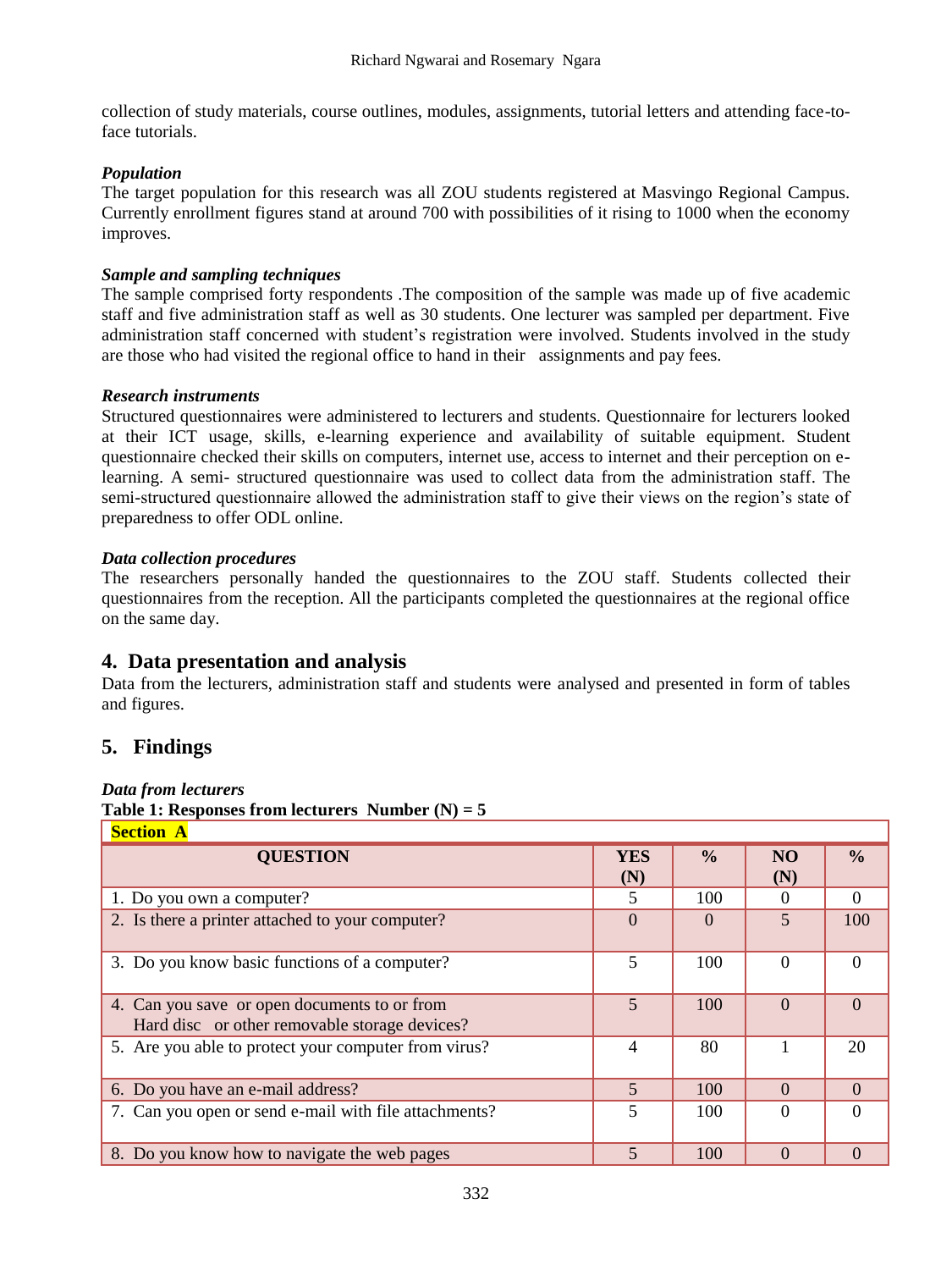#### Impact of Modern Technology-The Computers and Internet on Open and Distance Learning: A Case Study of Zou Masvingo Region

| (Go to next or previous page)?                           |                |     |          |          |
|----------------------------------------------------------|----------------|-----|----------|----------|
| 9. Do you know how to download files                     | 5              | 100 | 0        | $\Omega$ |
| using any browser?                                       |                |     |          |          |
| 10. Do you know how to access online library and         | $\overline{4}$ | 80  |          | 20       |
| Other resource databases?                                |                |     |          |          |
| 11. Do you know what word processing is and can          | 5              | 100 | $\Omega$ | $\Omega$ |
| use it effectively                                       |                |     |          |          |
| 12. Do you have Internet service in your area?           | $\overline{5}$ | 100 | $\Omega$ | $\Omega$ |
|                                                          |                |     |          |          |
| 13. Do you really like to offer or receive tutoring      | 5              | 100 | $\Omega$ | $\Omega$ |
| online?                                                  |                |     |          |          |
| 14. Do you really know what e-learning is?               | $\overline{4}$ | 80  |          | 20       |
| 15. Do you really want to do without face to face and go | 5              | 100 |          | $\Omega$ |
| for online tutoring?                                     |                |     |          |          |
| 16. Are you able to send or receive assignments          | $\overline{4}$ | 80  |          | 20       |
| and course outlines online?                              |                |     |          |          |

| <b>Section B</b> |  |
|------------------|--|
|------------------|--|

| <b>Secuon B</b>                                                                                           |                   |               |                             |               |
|-----------------------------------------------------------------------------------------------------------|-------------------|---------------|-----------------------------|---------------|
| <b>QUESTION</b>                                                                                           | <b>YES</b><br>(N) | $\frac{0}{0}$ | <b>NO</b><br>(N)            | $\frac{0}{0}$ |
| 17 Do you know how to use presentation<br>software such as power point, slides and<br>Video conferencing? | 4                 | 80            |                             | 20            |
| 18. Can you mark assignments online?                                                                      | 3                 | 60            | $\mathcal{L}$               | 40            |
| 19. Can you design curriculum for online learning?                                                        | 3                 | 60            | $\mathcal{D}_{\mathcal{L}}$ | 40            |
| 20. Can you modify and add content using<br>Online learning management system?                            | 4                 | 80            | $\mathfrak{D}$              | 40            |
| 21. Have you attended workshops and<br>Seminars related to online learning activities?                    | 3                 | 60            | $\overline{2}$              | 40            |
| 22.Do you know how to use asynchronous<br>Tools such as discussion boards and chat tools.                 | $\overline{4}$    | 80            | $\mathbf{1}$                | 20            |
| 23 Is your regional office ready to register students<br>On line?                                         | 1                 | 20            | $\overline{\mathcal{A}}$    | 80            |
| 24. Do your students have enough IT skills to use<br>E-learning technologies?                             | $\overline{4}$    | 80            | $\mathbf{1}$                | 20            |
| 25. Does your senior management support the use of<br>E-learning?                                         | 1                 | 20            | $\overline{\mathcal{A}}$    | 80            |
| 26. Are there adequate human and material<br>resources to support e-learning at your<br>Regional campus?  | $\overline{2}$    | 40            | 3                           | 60            |
| 27 Do you think going online is the right direction<br>For ZOU to take?                                   | 3                 | 60            | $\mathcal{D}_{\mathcal{L}}$ | 40            |

The five lecturers involved in the study returned all the questionnaires thus making a hundred percent return rate. Data from indicate that they indicate necessary skills. (See table 1 above.) All the items had positive results except items 2, 23, 25 and 26 which have the following percentages 0, 20, 20 and 40.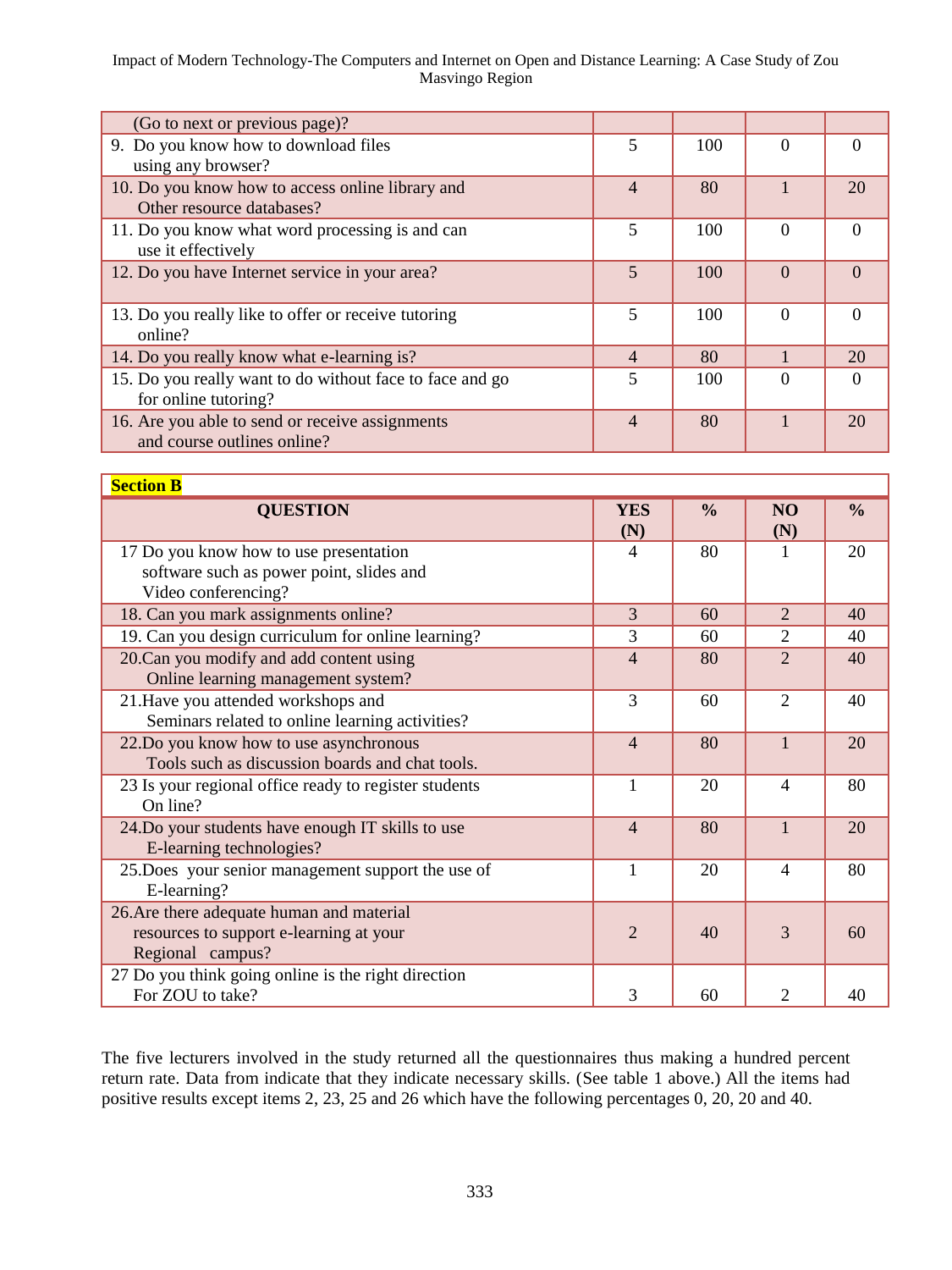## *Data from the students* **Table 2: Responses from students**

#### **Number (N) = 30**

| <b>QUESTION</b>                                                                               | <b>YES</b> | $\frac{0}{0}$ | NO(N)          | $\frac{0}{0}$ |
|-----------------------------------------------------------------------------------------------|------------|---------------|----------------|---------------|
|                                                                                               | (N)        |               |                |               |
| 1. Do you own a computer?                                                                     | 13         | 43.3          | 17             | 56.6          |
| 2. Is there a printer attached to your computer?                                              | 8          | 26.6          | 22             | 73.7          |
| 3. Do you know basic functions of a computer?                                                 | 24         | 80            | 6              | 20            |
| 4. Can you save or open documents to or from<br>Hard disc or other removable storage devices? | 23         | 76.6          | $\overline{7}$ | 23.3          |
| 5. Are you able to protect your computer from virus?                                          | 14         | 46.6          | 16             | 53.3          |
| 6. Do you have an e-mail address?                                                             | 18         | 60            | 12             | 40            |
| 7. Can you open or send e-mail with file attachments?                                         | 19         | 63.3          | 11             | 36.7          |
| 8. Do you know how to navigate the web pages<br>(Go to next or previous page)?                | 18         | 60            | 12             | 40            |
| 9.Do you know how to download files using<br>Any browser?                                     | 18         | 60            | 12             | 40            |
| 10.Do you know how to access online library and<br>Other resource databases?                  | 15         | 50            | 15             | 50            |
| 11. Do you know what word processing is and can<br>use it effectively?                        | 17         | 56.6          | 13             | 43.4          |
| 12. Do you have Internet service in your area?                                                | 23         | 76.6          | 7              | 23.3          |
| 13. Do you really like to offer or receive tutoring online?                                   | 24         | 80            | 6              | 20            |
| 14. Do you really know what e-learning is?                                                    | 17         | 56.6          | 13             | 43.4          |
| 15. Do you really want to do without face to face<br>Tutorials and go for online tutoring?    | 15         | 50            | 15             | 50            |
| 16. Are you able to send or receive assignments<br>And course outlines online?                | 18         | 60            | 12             | 40            |

There was 100% response rate as all the questionnaires were returned by the participating students. Table 2 shows that the majority of the respondents (56.6%) do not own a computer. Most of the respondents (80%) indicated that they had basic skills in computers. 76.6% of the students indicated that they had computer skills such as saving or opening documents to or from the hard disc and other removable storage devices. 60% indicated that they had e-mail addresses and 63.3% gave the response that they could open or send emails with file attachments. 60% of the students were of the view that they could navigate web pages and another 60% indicated that they had knowledge on how to download files using different types of browsers. Half of the participants indicated that they had knowledge on how to access online library and other resource database. 56.6% of the students were of the view that knew what word processing is and could use it effectively.

The majority of the respondents indicated that there is internet service in their area. They liked to receive ODL online and knew what e-learning is, thus 76.6%; 80% and 56.6% respectively.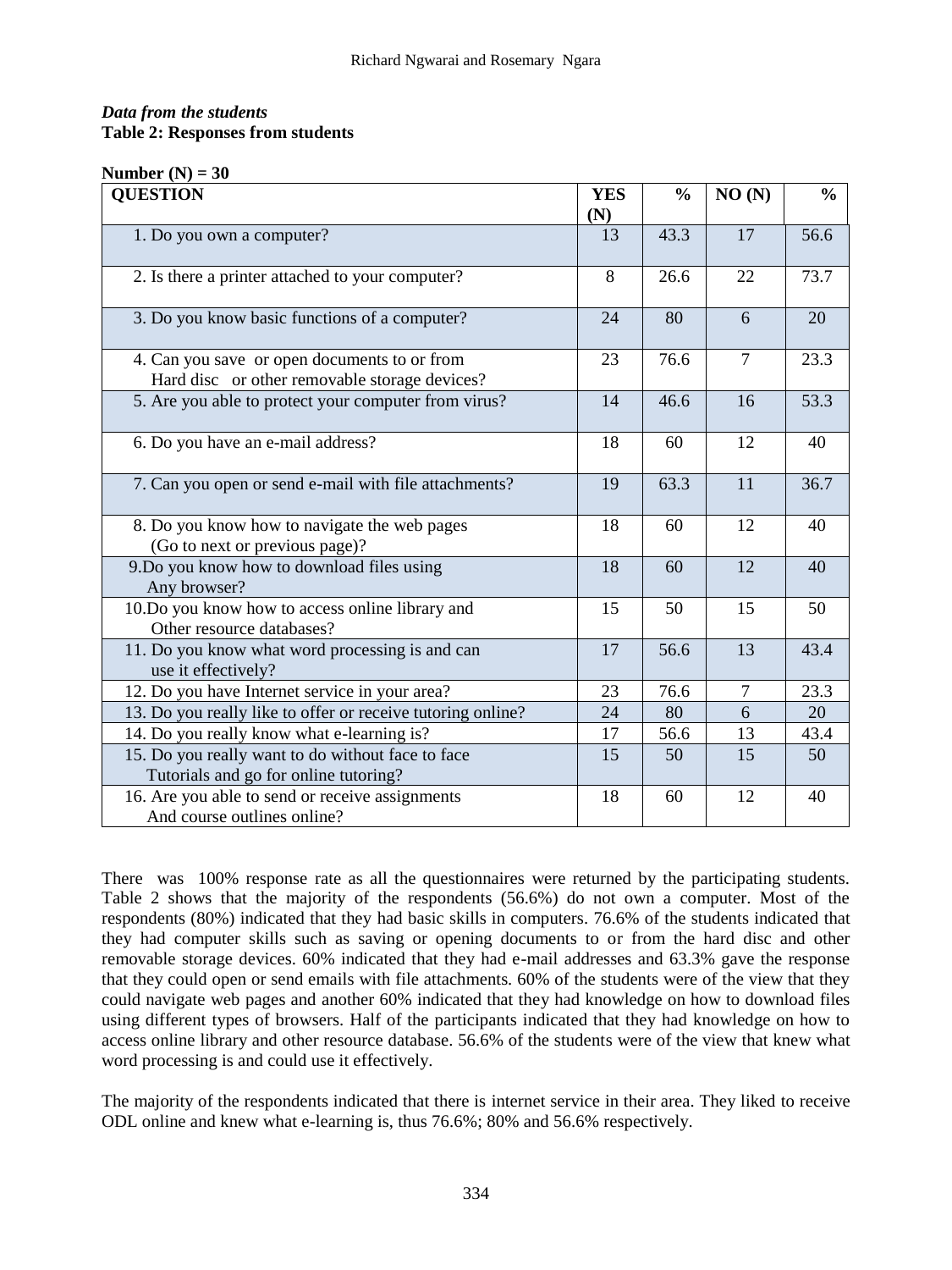

#### *Data from Administration Staff* **Fig 1. Responses from administration staff**

The five participating administration staff managed to complete the given questionnaire giving 100% response rate.

Fig.1. shows that the majority of the respondents (80%) indicated that ZOU was not ready to offer courses online. While some gave the reason that ZOU online was not connected, others said that ZOU Masvingo does not have a reliable and fast internet connection. On whether students are ready, 80% of the staff said that it was not possible to successfully offer courses online since students come from remote areas where there is no internet connectivity. Some of the respondents stated that students lack basic technology like computers or laptops.

## **6. Discussion**

## *Opinions on the need to move to online – teaching and learning*

The study sought to determine lecturer and student perceptions on the need to move from face to face tutoring to e- learning. Opinions on this issue were rather mixed. Fifteen out of thirty students [50%] indicated the desire to do away with face to face tutorials and go for online tutoring instead and the other fifteen [50%] indicated otherwise. Such a division in opinion could be linked to the necessities of on-line learning such as the online learning technologies which may or may not be available .Mixed opinions may also be a result of differences in IT skills which are necessary in using on-line learning technologies .In addition , such different views could imply that in real life situations (for instance in developing countries), doing away completely with face to face tutorials may not be the proper action to take .Maybe a blend would be a better opinion. However, unlike the responses of students, all the five lectures signified that they all would like to do away with face to face tutorials and this could be an indication that they did not want to lag behind technological developments in online tutoring. However only three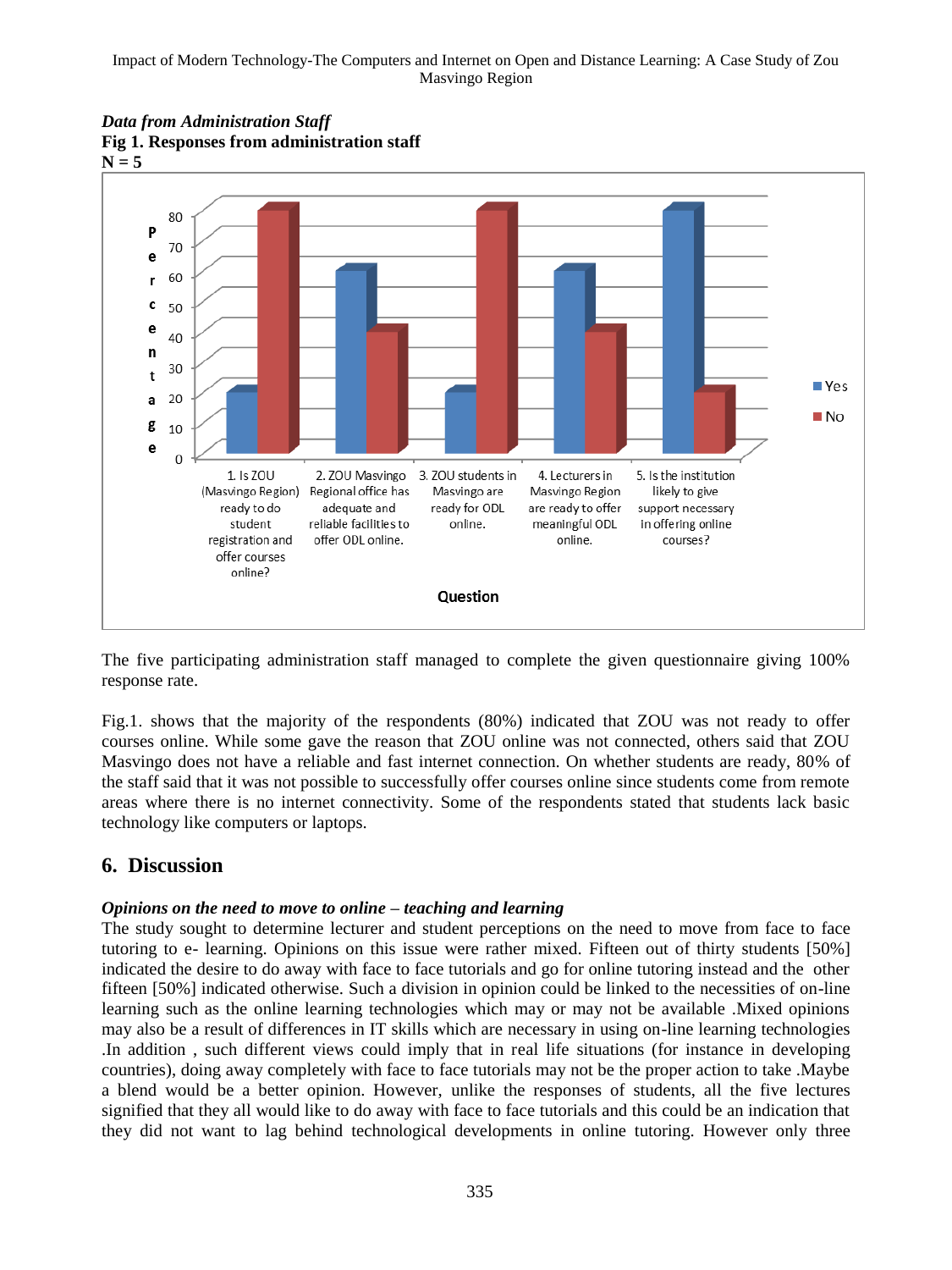lecturers out of the five, indicated that it was the right thing for ZOU to go online and offer online teaching .However ,80% of the administrative staff indicated that ZOU was not ready to offer ODL online(see table 3).

#### *Technology access*

One of the purposes of the study was to establish whether lecturers and students had access to the necessary technology in e-learning and teaching .According to Mercado [2008] internet and computer are the primary instruments in e-learning and teaching .In the study, it was pleasing that all the lecturers signified that they each had a computer, e-mail address and that they had a reliable internet service in the campus. However, the internet service is their personal connection which could be disconnected any time. ZOU, as an institution does not have a connection of its own. Nonetheless, not a single lecturer indicated that they had a printer connected to their computer. In determining student access to basic on-line teaching / learning technologies , thirteen out of thirty students [43,3%] stated that they had each a computer while seventeen [56,7%] did not .Only eight out of thirty students signified that they had printers attached to their computers and 73,3% (22) did not have .Ease access to printers is critical in elearning .Twenty three out of thirty students [76,6%] indicated that they had internet service in their areas .So by large , lecturers` and students` accessibility to computer and internet seems fairly impressive .Administration staff was positive on availability of necessary materials as seen in item 2and 5 in table 3 above.

### *Technology skills*

According to Mercado [2008], more than technology access, lecturers, students and administrative staff need e-skills before an institution can venture into e-learning. All the five lecturers indicated that they had the following technological skills and knowledge necessary in an e-teaching and e-learning environment:

- knowing basic functions of a computer
- opening and saving documents to and from removable storage devices
- sending e-mails with attached files
- knowledge about word processing
- using word process effectively
- Sending and receiving assignments and course outlines online.

Four out of five lecturers indicated that they could protect their computers from viruses while only one did not. Four out of five lecturers indicated that they could access data from online library and other resource databases. Four out of five pointed out that they knew what e-learning was while one lecturer did not. Again, four out of five lecturers indicated that they could use presentation software while one did not. Furthermore, three out of five lectures signified that they could mark assignments on-line while the other two in these two cases stated otherwise. On the student side, eighteen out of thirty [60%] signified that they had e-mail addresses. E-mails are a critical tool in on-line learning, Students` opinions on the technology skills indicated that they did not have some clear patterns indicating varied degrees of skills .Out of 30, 23 students [76, 6%] stated that they could save and open documents to and from removable storage devices .The other seven did not .Fourteen out of thirty students indicated that they could open and send e-mail with attached files. Eighteen students [60%] stated that they could navigate the web pates, could download files on any browser and could send and receive assignment and course outlines online while the other twelve signified that they could not do any of these two activities. Furthermore, seventeen out of thirty students indicated that they could word process, knew what e-mail learning is but the other 13 students [43.4 %] signified that they could not word process and did not know what elearning is. Fifteen [50%] stated that they could access online library and other databases and the other fifteen pointed out that they could not access online library and other databases. Responses by some students indicating the inability to do some activities which involve using computer could be the reason for lecturers to point out that students did not have the necessary IT skills necessary in on-line learning. Administration staff pointed out that ZOU staff was ready to start offering on line learning but students were not.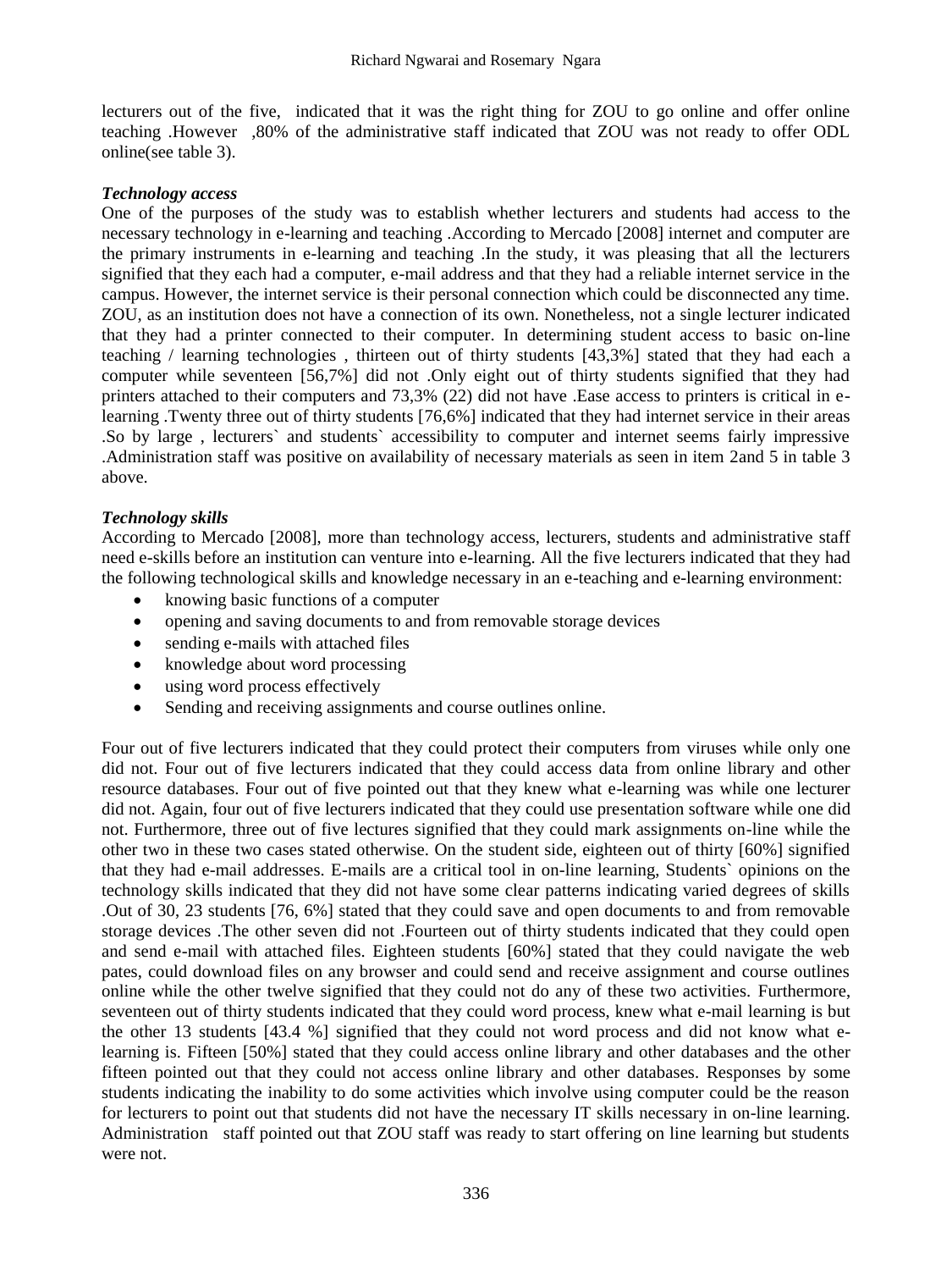## *Institutional readiness*

Human, financial and infrastructure / technical resources for the organization wishing to offer e-learning must be in place. According to one out of five members of the administrative staff , the region was ready to register students online and offer courses online .The respondents gave the following reasons for their opinion ;

- the regional campus has an internet facility and some computers
- ZOU has a capable computer laboratory technician

However, the other four members of the administration staff were of the opinion that the Masvingo regional campus was not ready to do student registration and offer their courses online and gave following reasons:

- ZOU Masvingo Region does not have a reliable and fast internet connection as the internet service is not wholly owned by ZOU
- Laboratories are not connected to internet
- Computers are very few
- Regional staff is not very knowledgeable about on-line courses.

When asked to state whether students had the necessary IT skills, four out of the five members of the administrative staff pointed out that students were not ready and the following reasons were given for their responses:

- the majority of students stay in remote rural areas where there is no connectivity, and no computers
- most students do not have the relevant IT skills necessary in on-line learning

However, one member of administrative staff was of the opinion that some students were ready for on line learning as some students had the necessary technologies and were eager to move along with technological developments.

When asked whether members of staff were really ready to take part in provision of e-learning, three out of five members of administrative staff indicated that staff members were read to provide e-learning. The reasons given for this response were that refresher courses on computer basics had been done at the campus and that all staff members had computers and laptops .The other two who were of a different opinion expressed that the members of staff had very little knowledge of on-line tutoring. Lecturers were of the opinion that they were ready to offer online learning as they had the basics requisite skills and technology (table 1).

# **7. Conclusion**

In a number of respects lecturers have the requisite knowledge and skills necessary in the move to offer elearning .However, among the lecturers some do not have the necessary skills such as designing curriculum materials for learners and using power point for making presentations.

Some students have the requisite technologies and skills but others do not have all or some of these. The institution in some respects has some resources which could be used when moving into the direction of online learning and teaching but the resources are inadequate.

## **8. Recommendations**

If ZOU Masvingo regional campus is to move in the direction of e-learning, we recommend the following: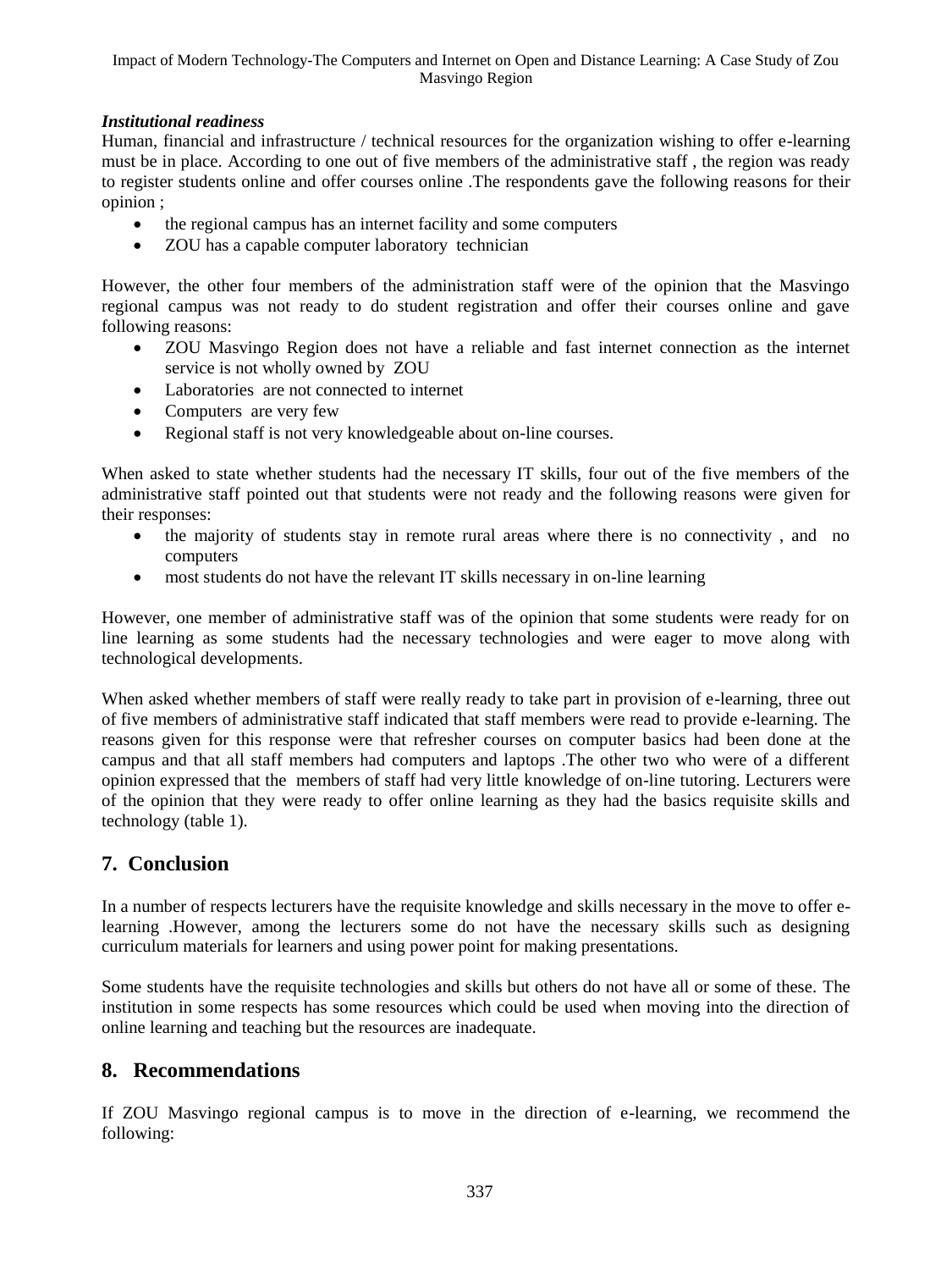- emphasizing the concept of using IT to students not only by studying the IT related theory but to do real practical work using computers
- institutional hooking up to the internet which is reliable
- setting up district centres with computer labs and hooked up to the internet ,and
- Running relevant workshops as the institution moves in the direction of online teaching and learning.

## **References**

- Akdemir, O (2008) Teaching in Online Courses: Experiences of Instructional Technology Faculty Members. Turkish Online Journal of Distance Education. Retrieved 20 April 2011 from [http://academic.research.microsoft.com/Paper 12094090](http://academic.research.microsoft.com/Paper%2012094090)
- Chapnick, S. (2000) Are You Ready for e- Learning? Retrieved 11 April 2011 From blog.uny.ac.id/unready/files/2010/08/are you ready for e-learning.pdf
- Frey, A., Faul, A. and Yenkelov, P. (2003) Student Perception of Web-assisted Teaching Strategies. Journal of Social Work Education, 39 (3), 443-449.
- Bebawi, S. Definition of online Education as Distance Learning.Retrived on 21/05/2011 from [http://www.](http://www/) Sabri.org/EDTECH\_01/Definition.htm [http://www.articlesbase.com/online.](http://www.articlesbase.com/online.%20education-%20articles/what-is-distance-)  education- [articles/what-is-distance-](http://www.articlesbase.com/online.%20education-%20articles/what-is-distance-) learning-education-25l
- Hughes, J (2002). Supporting the online learner. In Anderson, and Elloumi, F. (2004) Theory and Practice of Online learning. Athabasca: Canada.
- Karmakar, C.K and Wahid, C.M.M. (2009) Recommendations for Bangladesh towards E- Learning Readiness retrieved 24 April, 2011 from [www.scipub.org/fulltext/AJAB//AJAB](http://www.scipub.org/fulltext/AJAB/AJAB) 52122-127pdfsimilar
- Kemp, J.E (2006) Foundations for Systemic Change Tech Trends, 50(2), 20-21.
- Laudon, K. C & Laudon, J.P (1998)  $4<sup>th</sup>$  edition Information Systems and The Internet: A Problem Solving Approach, Toronto: The Dryden Press
- Lopes C.T. (2007) Evaluating E-learning Readiness in a Health Sciences Higher Education Institutions. Accessed 26 April 2011 from [http://academic.research.microsoft.com/Publication/1 1154561/](http://academic.research.microsoft.com/Publication/1%201154561/-in-a-/-) [in-a-/-](http://academic.research.microsoft.com/Publication/1%201154561/-in-a-/-)
- Mercado, C.A. (2008) Readiness Assessment Tool for An eLearning Environment Implementation. Retrieved April 2011 from http//www.elearninggap.com/e/AP 2008/ Proceedings/18-full paper Cecilia
- Neuman, W.L. (2000) Social Research Methods, Needman Heights: Allyn & Bacon.
- Oliver, R (2001) Assuring the Quality of Online Learning in Australian Higher Education retrieved 20 April 2011 from elond.scam. Ecu Edu. au/oliver/20001/moc.pdf
- O"Malley, J. and McGraw, H. (1999) Students Perceptions of Distance Learning, Online Learning and the Traditional Classroom (Electronic Version).Online Journal of Distance Learning Administration, 2. Retrieved 25 March 2011 From htt://www.westga.edu/~distance/jmain//.html
- Pfaffenberger, B and Daley, B. (2004) Computers in your future. Upper Saddle River: Prentice Hall.
- Simond, M. (2008) Issues and Challenges in Open and Distance Learning. Retrieved 15 April 2011 from <http://ezinearticles.com/?expert=Mathew>
- So, T. and Swatman, PMC (2006) e Learning of Hong Kong Teachers. Retrieved 27April 2011 from http;//academic.research.microsoft.com/Paper/12887756aspx